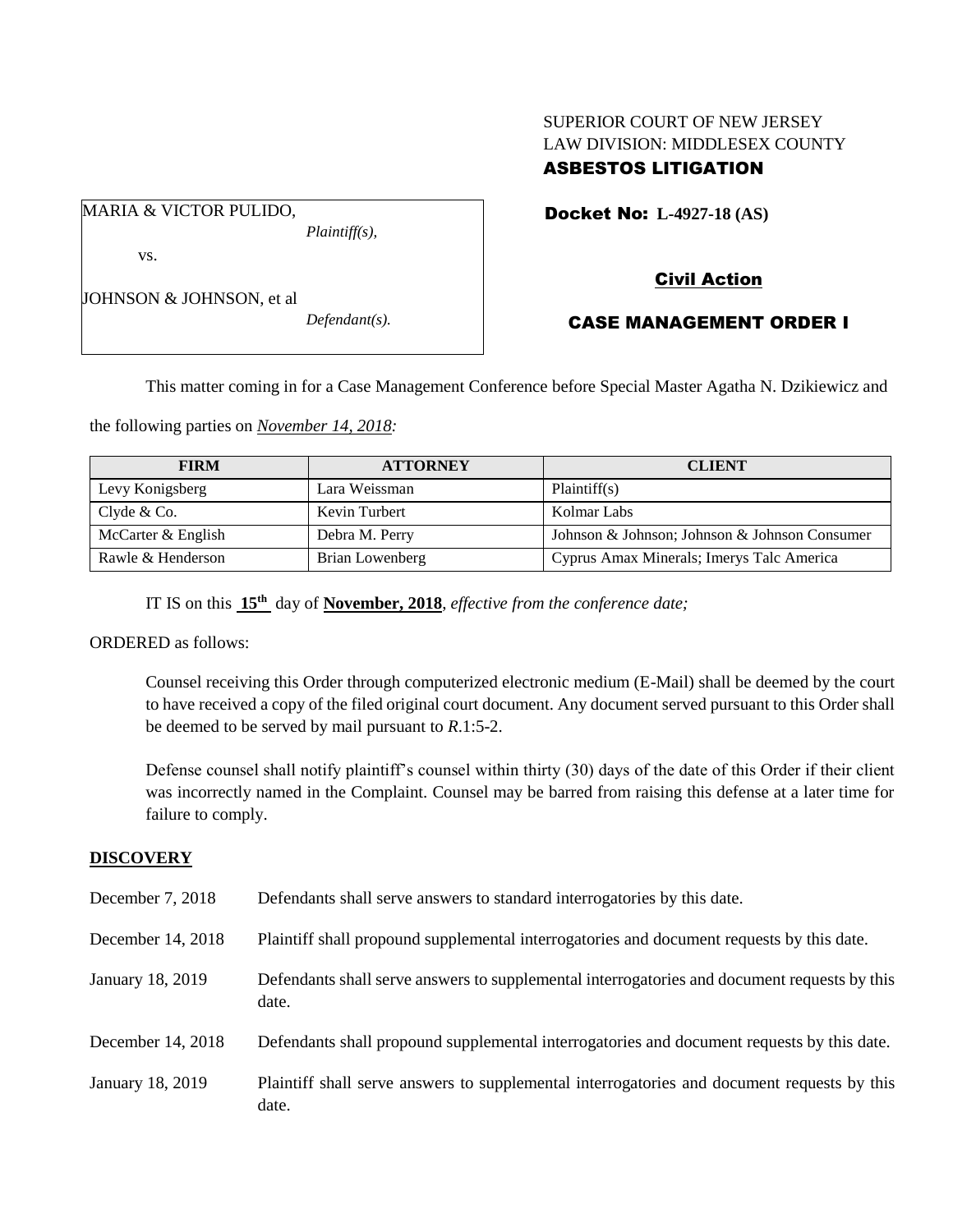- March 1, 2019 Fact discovery, including depositions, shall be completed by this date. Plaintiff's counsel shall contact the Special Master within one week of this deadline if all fact discovery is not completed.
- March 1, 2019 Depositions of corporate representatives shall be completed by this date.

#### **EARLY SETTLEMENT**

May 17, 2019 Settlement demands shall be served on all counsel and the Special Master by this date.

#### **SUMMARY JUDGMENT MOTION PRACTICE**

| March 29, 2019 | Plaintiff's counsel shall advise, in writing, of intent not to oppose motions by this date. |
|----------------|---------------------------------------------------------------------------------------------|
| April 12, 2019 | Summary judgment motions shall be filed no later than this date.                            |
| May 10, 2019   | Last return date for summary judgment motions.                                              |

#### **MEDICAL DEFENSE**

- April 5, 2019 Plaintiff shall serve medical expert reports by this date.
- April 5, 2019 Upon request by defense counsel, plaintiff is to arrange for the transfer of pathology specimens and x-rays, if any, by this date.
- June 7, 2019 Defendants shall identify its medical experts and serve medical reports, if any, by this date. In addition, defendants shall notify plaintiff's counsel (as well as all counsel of record) of a joinder in an expert medical defense by this date.

#### **LIABILITY EXPERT REPORTS**

- April 5, 2019 Plaintiff shall identify its liability experts and serve liability expert reports or a certified expert statement by this date or waive any opportunity to rely on liability expert testimony.
- June 7, 2019 Defendants shall identify its liability experts and serve liability expert reports, if any, by this date or waive any opportunity to rely on liability expert testimony.

## **ECONOMIST EXPERT REPORTS**

- April 5, 2019 Plaintiff shall identify its expert economists and serve expert economist report(s), if any, by this date or waive any opportunity to rely on economic expert testimony.
- June 7, 2019 Defendants shall identify its expert economists and serve expert economist report(s), if any, by this date or waive any opportunity to rely on economic expert testimony.

 $\_$  ,  $\_$  ,  $\_$  ,  $\_$  ,  $\_$  ,  $\_$  ,  $\_$  ,  $\_$  ,  $\_$  ,  $\_$  ,  $\_$  ,  $\_$  ,  $\_$  ,  $\_$  ,  $\_$  ,  $\_$  ,  $\_$  ,  $\_$  ,  $\_$  ,  $\_$  ,  $\_$  ,  $\_$  ,  $\_$  ,  $\_$  ,  $\_$  ,  $\_$  ,  $\_$  ,  $\_$  ,  $\_$  ,  $\_$  ,  $\_$  ,  $\_$  ,  $\_$  ,  $\_$  ,  $\_$  ,  $\_$  ,  $\_$  ,